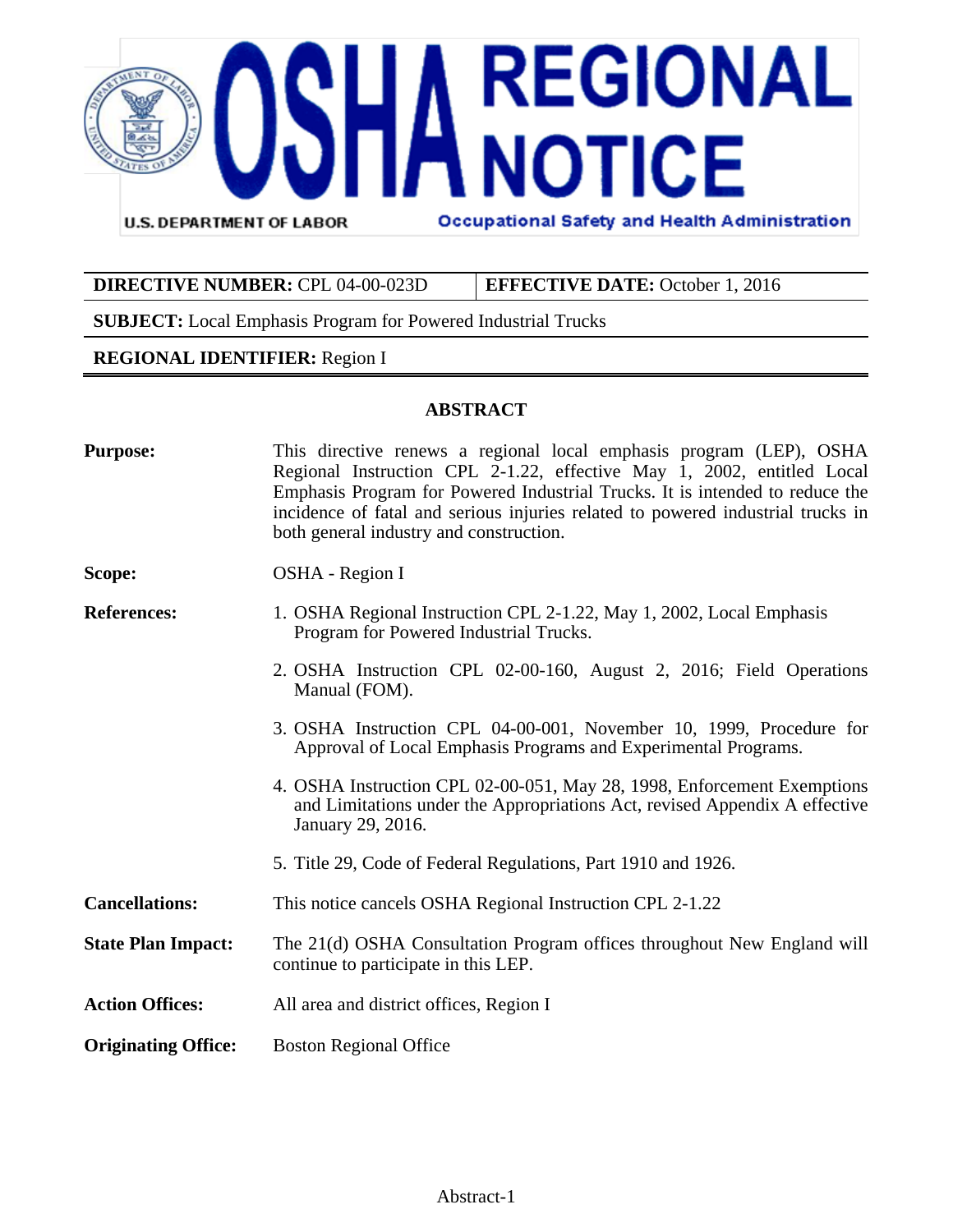**Contact:** Amee Bhatt, Assistant Regional Administrator Enforcement Programs & Technical Support John F. Kennedy Federal Bldg., Room E-340 Boston, MA 02203 (617) 565-9859

By and Under the Authority of

Jeffery A Erskine Acting Regional Administrator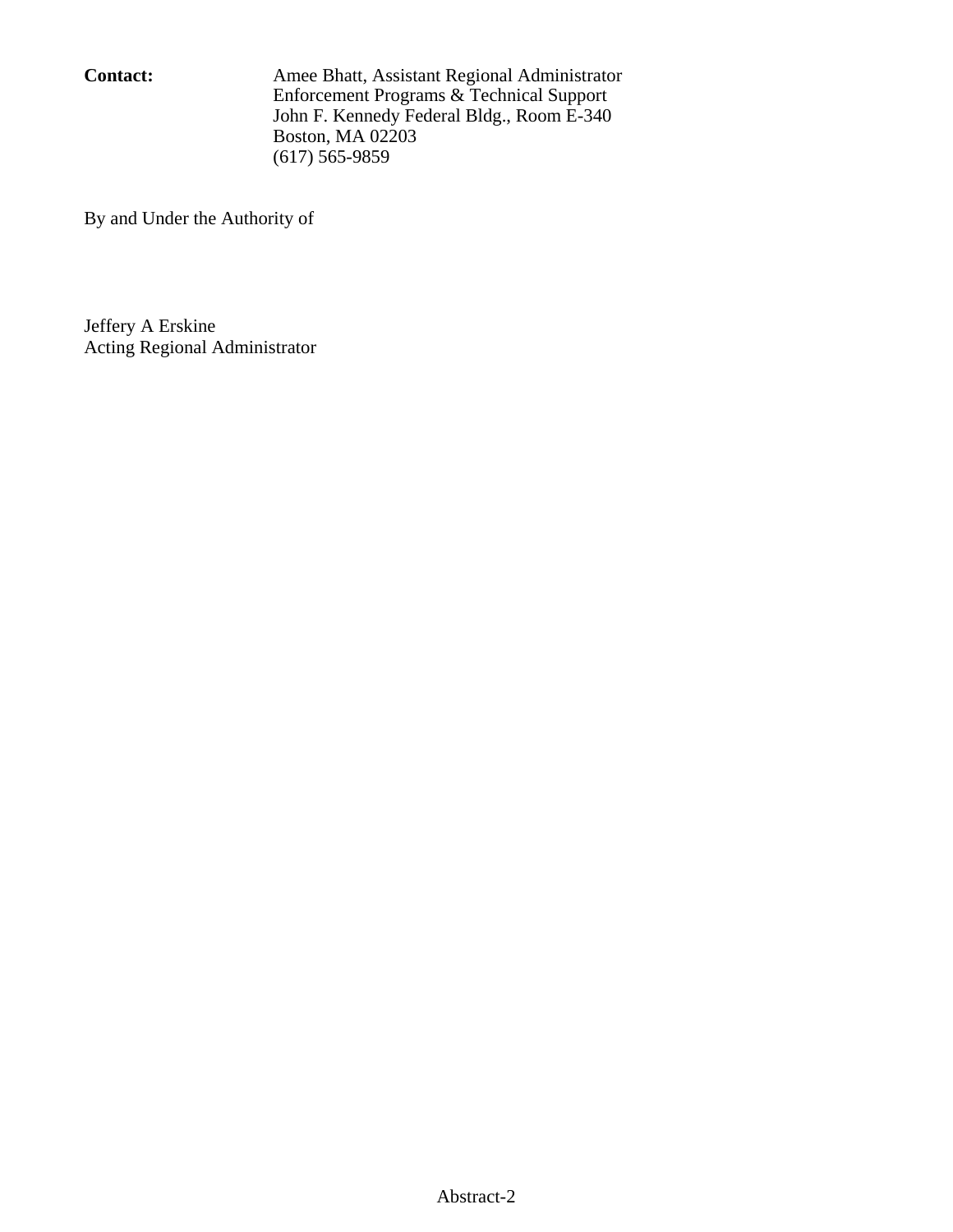# **Executive Summary**

This notice is a renewal of an earlier instruction OSHA Regional Instruction CPL 2-1.23, May 1, 2002, Local Emphasis Program for Powered Industrial Trucks, which provided a comprehensive framework of guidance and direction to ensure effective targeting, enforcement and outreach regarding hazards associated with the operation of powered industrial trucks in Region I, New England.

# **Significant Changes**

None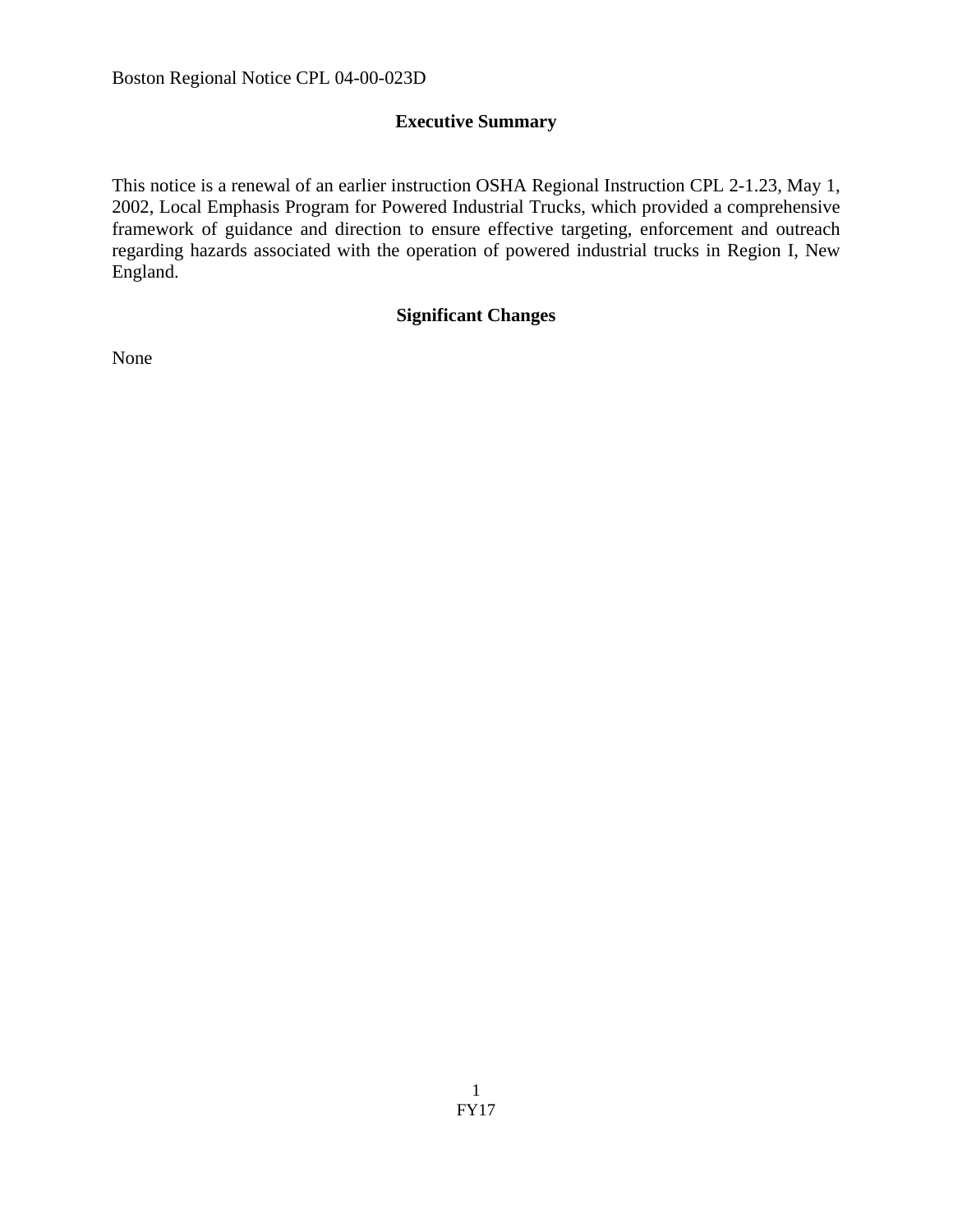# **Table of Contents**

| Ι.    |  |
|-------|--|
| П.    |  |
| III   |  |
| IV.   |  |
| V.    |  |
|       |  |
|       |  |
| VIII. |  |
| IX.   |  |
| X.    |  |
| XI.   |  |
| XII.  |  |
|       |  |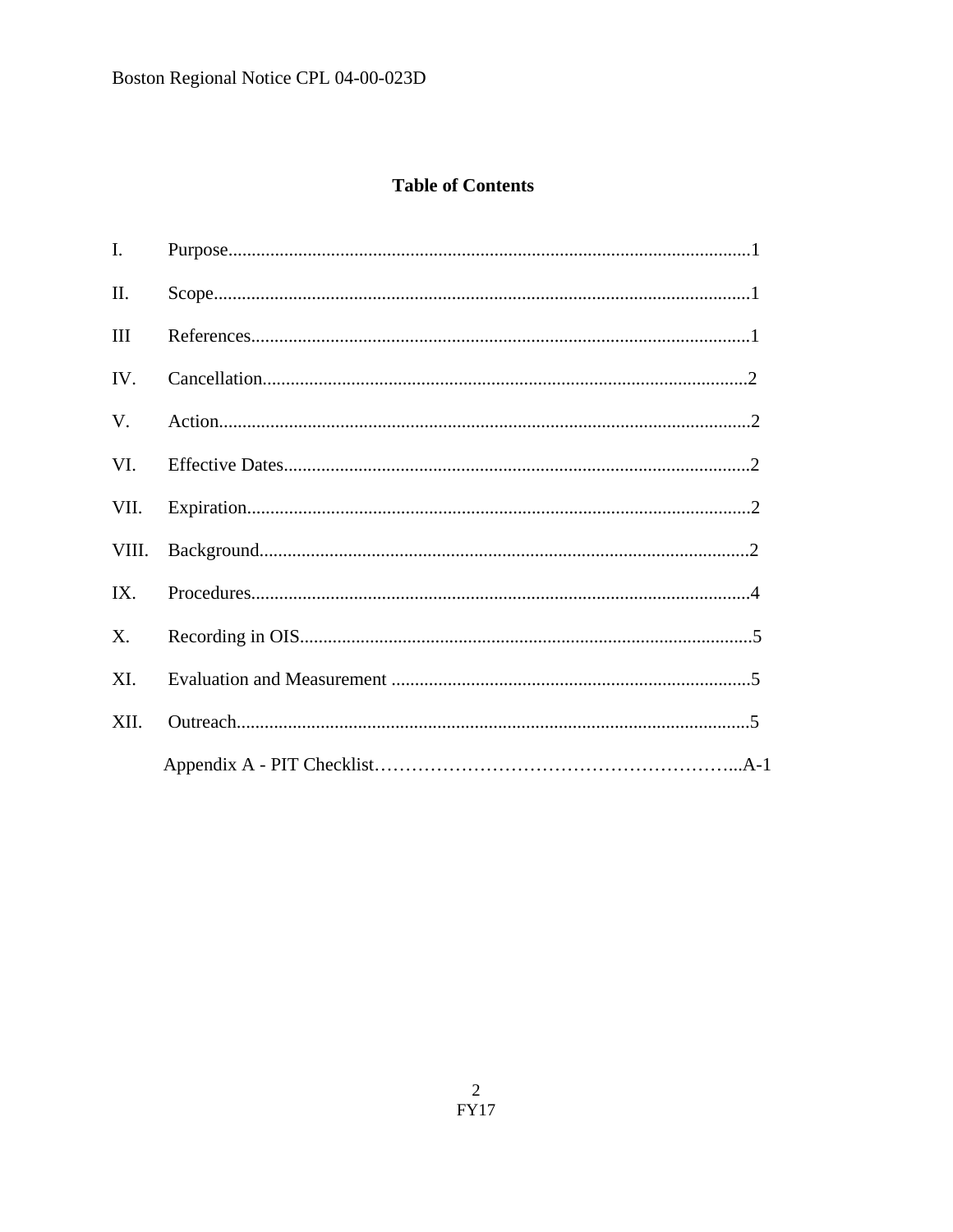- **I. Purpose.** This directive is a renewal of the local emphasis program (LEP) for powered industrial truck operations, which established a region-wide program to reduce injuries and fatalities related to powered industrial trucks. Powered Industrial Truck (PIT) operations will be inspected on all programmed and unprogrammed inspections in General Industry and Construction. All programmed inspections will include a review of powered industrial truck operations. Area offices will normally conduct inspections for all complaints, formal or non-formal, which contain allegations of powered industrial truck hazards unless there are significant resource implications. In addition, all unprogrammed inspections will be expanded to include powered industrial truck operations, if applicable.
- **II. Scope.** This notice applies to all federal area offices of the Occupational Safety and Health Administration (OSHA) in Region I.

### **III. References.**

- A. Title 29, Code of Federal Regulations, Part 1910 and 1926.
- B. OSHA Instruction CPL 02-00-160, August 2, 2016; Field Operations Manual (FOM).
- C. OSHA Instruction CPL 04-00-001, November 10, 1999, Procedures for Approval of Local Emphasis Programs and Experimental Programs.
- D. OSHA Instruction CPL 02-00-051, revised May 28, 1998, Enforcement Exemptions and Limitations under the Appropriations Act.
- E. Powered Industrial Truck Operator Training; Final Rule. *Federal Register* Tuesday, December 1, 1998; 63(230):66238-66274.
- F. Bureau of Labor Statistics; "Fatal Occupational Injuries to Workers by Selected Characteristics, 1992-2003."
- G. Bureau of Labor Statistics; "Fatal Workplace Injuries in 1992: A Collection of Data Analysis, 1994."
- H. ASME (American Society of Mechanical Engineers) B56.1-1993, Safety Standard for Low Lift and High Lift Trucks.
- I. ANSI/ITSDF (American National Standards Institute/Industrial Truck Standards Development Foundation) B56 Standards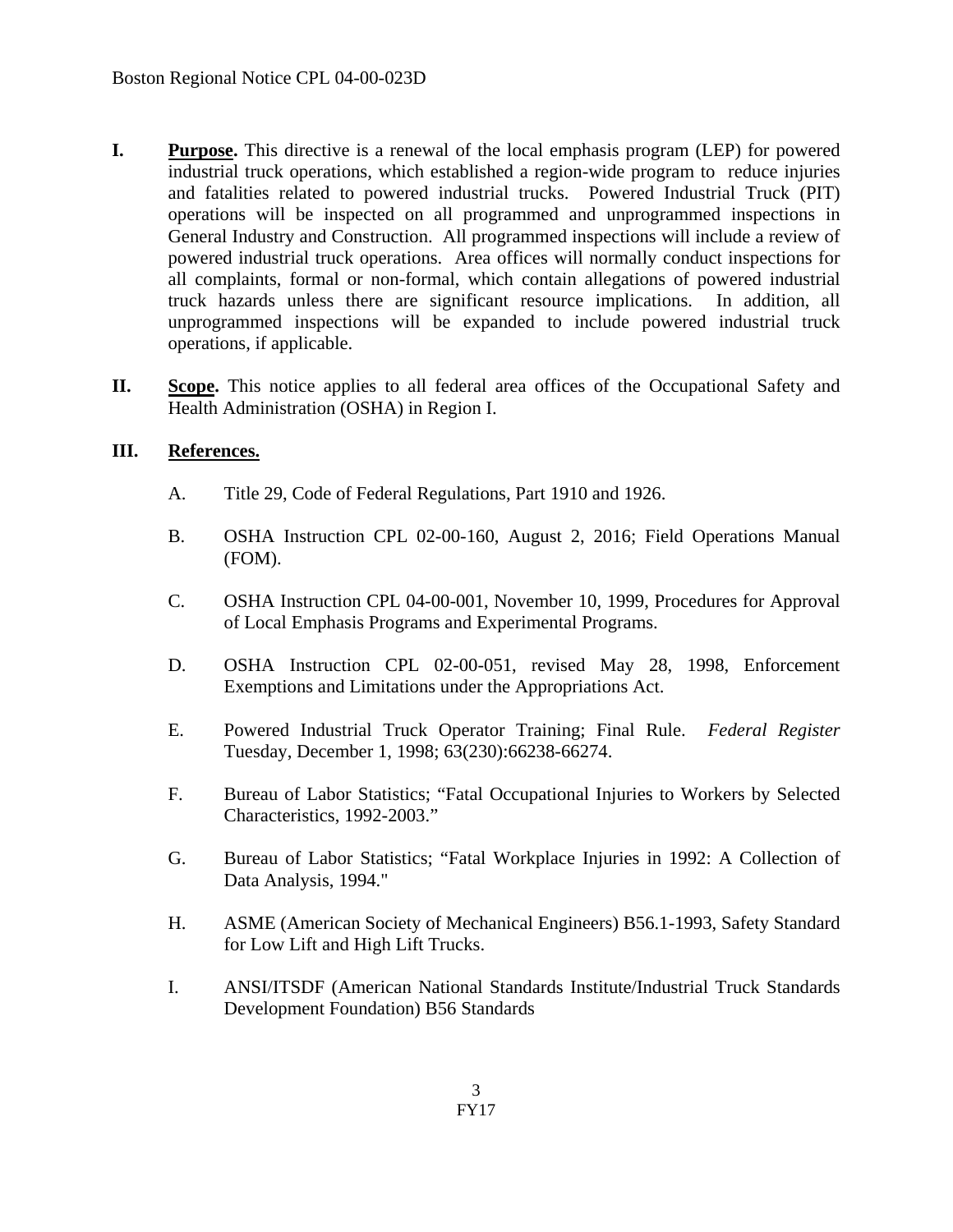- J. OSHA Instruction CPL 02-00-140, Complaint Policies and Procedures, June 23, 1996.
- **IV. Cancellations.** This notice cancels OSHA Regional Instruction CPL 2-1.22.
- **V. Action.** All area and district offices, Region I.
- **VI. Effective Dates.** This notice renewal is effective as of October 1, 2016.

The majority of Outreach and Compliance assistance activities that will be used to inform employers, employees and other identified stakeholders of the hazards associated with powered industrial truck operation were completed throughout Region I as of July 1, 2002. Outreach efforts related to the LEP will continue to be performed by the area offices at the discretion of the Area Director of each action office.

**VII. Expiration.** Unless extended by the Regional Administrator, this notice will expire on September 30, 2017.

#### **VIII. Background.**

OSHA estimates there are approximately 1.5 million workers in the United States who operate powered industrial trucks. Powered industrial trucks are a significant source of serious and fatal injuries to workers.

#### **Statistics**

OSHA statistics indicate that there are roughly 85 forklift fatalities and 34,900 serious injuries each year, with 42 percent of the forklift fatalities from the operator's being crushed by a tipping vehicle.. According to 2012 data from the U.S. Department of Labor's Bureau of Labor Statistics, the number one cause of lift truck related work fatalities is pedestrians being struck by the vehicle. The second leading fatal event associated with lift trucks is when the vehicle overturns (tip over). The safest place for the driver to be is strapped into the seat with a seat belt.

#### **New Standard**

On December 1, 1998, the Occupational Safety and Health Administration published the "Powered Industrial Truck Operator Training; Final Rule, 29 CFR Parts 1910, 1915, 1917, 1918, and 1926. This final rule revised 1910.178 Paragraph (l), and was intended to reduce the number of serious injuries and deaths by improving the training for powered industrial truck operators.

The standard requires powered industrial truck operator training that is based on the operator's prior knowledge and skill, the type of powered industrial truck being operated in the workplace, the hazards of the workplace, and the operator's demonstrated ability to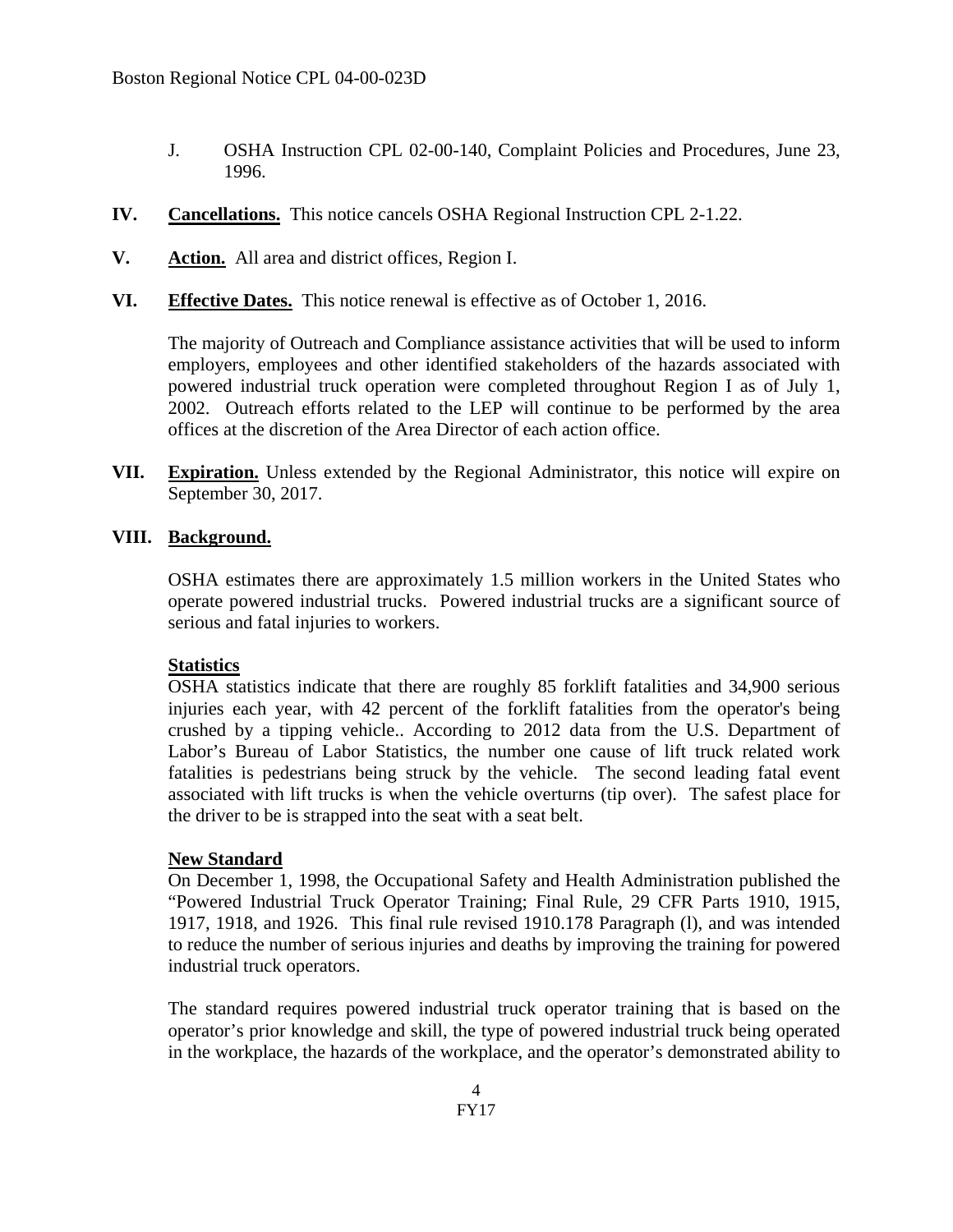operate a powered industrial truck safely. The final rule also requires refresher training if the operator is involved in an accident or near miss, or has been observed operating a powered industrial truck in an unsafe manner. Evaluations of operators' performance are also required by the new requirement paragraph.

### **Definition**

Powered industrial trucks are used in almost all industries. They are used to move, raise, lower, or remove large objects or a number of smaller objects on pallets or in boxes, crates, or other containers. OSHA Standard 1910.178 Powered Industrial Trucks, contains requirements related to fire protection, design, maintenance, and use of fork trucks, tractors, platform lift trucks, motorized hand trucks, and other specialized industrial trucks. ASME B56.1-1969, Safety Standard for Low Lift and High Lift Trucks, which is incorporated by reference in 1910.178, defines powered industrial trucks as "mobile, power propelled trucks used to carry push, pull, lift, stack, or tier material."

### **Hazards**

Each of the different types of powered industrial trucks has its own unique characteristics and inherent hazards. Characteristics of powered industrial trucks that affect safe truck operation are: the truck's tendency to become unstable; its ability to carry loads high off the ground; and its characteristic mode of steering, i.e., with the rear wheels while being powered by the front wheels. Moving loads upward, downward, forward, and backward causes a shift of the center of gravity and can adversely affect the vehicle's stability. When a load is raised or moved away from the vehicle, the vehicle's longitudinal stability is decreased.

Workplaces, where powered industrial trucks are used, present a variety of different hazards such as rough, uneven, or sloped surfaces; unusual loads; hazardous areas; narrow aisles; blind spots; and pedestrian traffic or employees working close to the path of travel. Some hazardous work practices relate to all trucks, including driving at excessive speed, poor loading, and carrying unauthorized passengers.

Many accidents have occurred because of unsafe truck operation. For example, employees have fallen from trucks while using them to change light bulbs on overhead fixtures or riding on the forks to manually retrieve items from high racks. In addition, accidents have occurred when an operator has attempted to drive with an obstructed view in the direction of travel and has run into another employee. Forklift overturns are the leading cause of fatalities involving forklifts and they represent about 25% of all forkliftrelated deaths.

Poor truck maintenance can also contribute to accidents resulting in serious injuries or death from brake failure, ruptured hydraulic lines and exposure to carbon monoxide.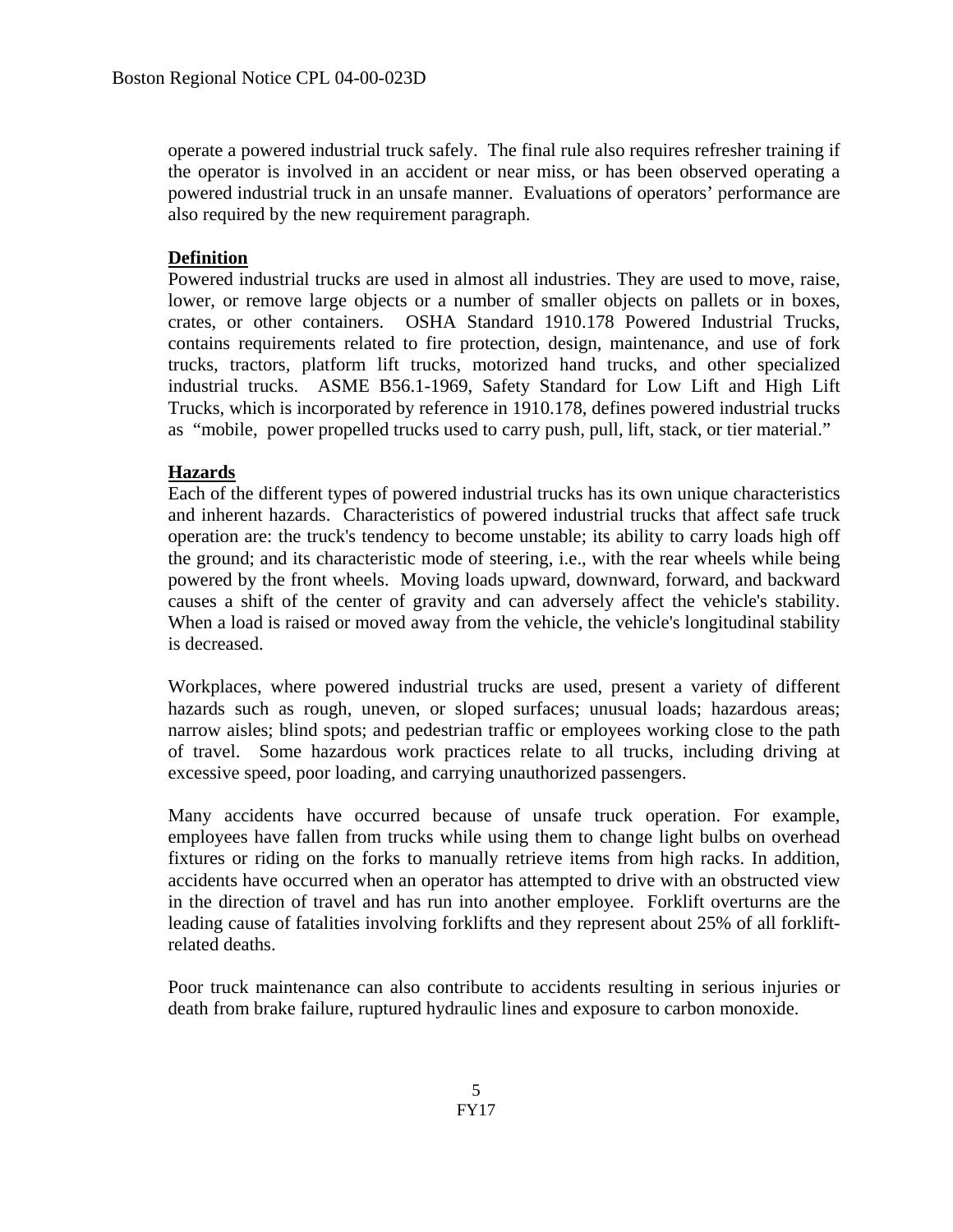# **Region I**

In Region I, powered industrial truck hazards are a major source of injuries and fatalities to operators and to employees working in the area of powered industrial trucks. A review of Region 1 statistics from 1992 through 2003 indicated that there were 40 powered industrial truck-related fatalities which occurred in 30 SICs (Standard Industrial Classifications). The fatalities occurred in all six New England states and occurred in Agriculture, Construction, Manufacturing, and Transportation. The 40 powered industrial truck-related fatalities accounted for 8% of all the fatalities in Region 1 from 1992 through 2003. Thirty-six of the fatalities occurred in General Industry, three occurred in Construction, and one occurred in Agriculture. In the last five fiscal years (2011-2015) that the LEP has been in effect, the number of powered industrial truckrelated fatalities investigated by OSHA has been reduced to a total of seven. While the occurrence of a work-related fatality is never acceptable, it is significant to note that the annual rate of occurrence of powered industrial truck-related fatalities has been reduced by one-half in Region I since the initiation of the enforcement phase of the LEP (from 3.3 to 1.5).

OSHA in Region I has developed this LEP to ensure that powered industrial truck operations are evaluated on all inspections in order to determine if the employer is in compliance with all relevant OSHA requirements and to ensure that employees are protected from the hazards related to powered industrial trucks.

- **IX. Procedures.** The conduct of inspections shall adhere to the following:
	- A. All inspections conducted in general industry and construction is covered by this notice.
	- B. During all inspections, compliance officers shall determine if powered industrial trucks are utilized at that worksite. If they are, the compliance officer will expand the inspection to cover those operations.
	- C. In accordance with CPL 02-00-140 Complaint Policies and Procedures, area offices will normally conduct an inspection for all complaints, formal or nonformal, which contain allegations of powered industrial truck hazards unless there are significant resource implications.
	- D. If an employer refuses to allow the compliance officer to expand an inspection, being conducted under this program, to cover powered industrial truck operations, a warrant shall be sought in accordance with procedures in the current FOM for handling such refusals.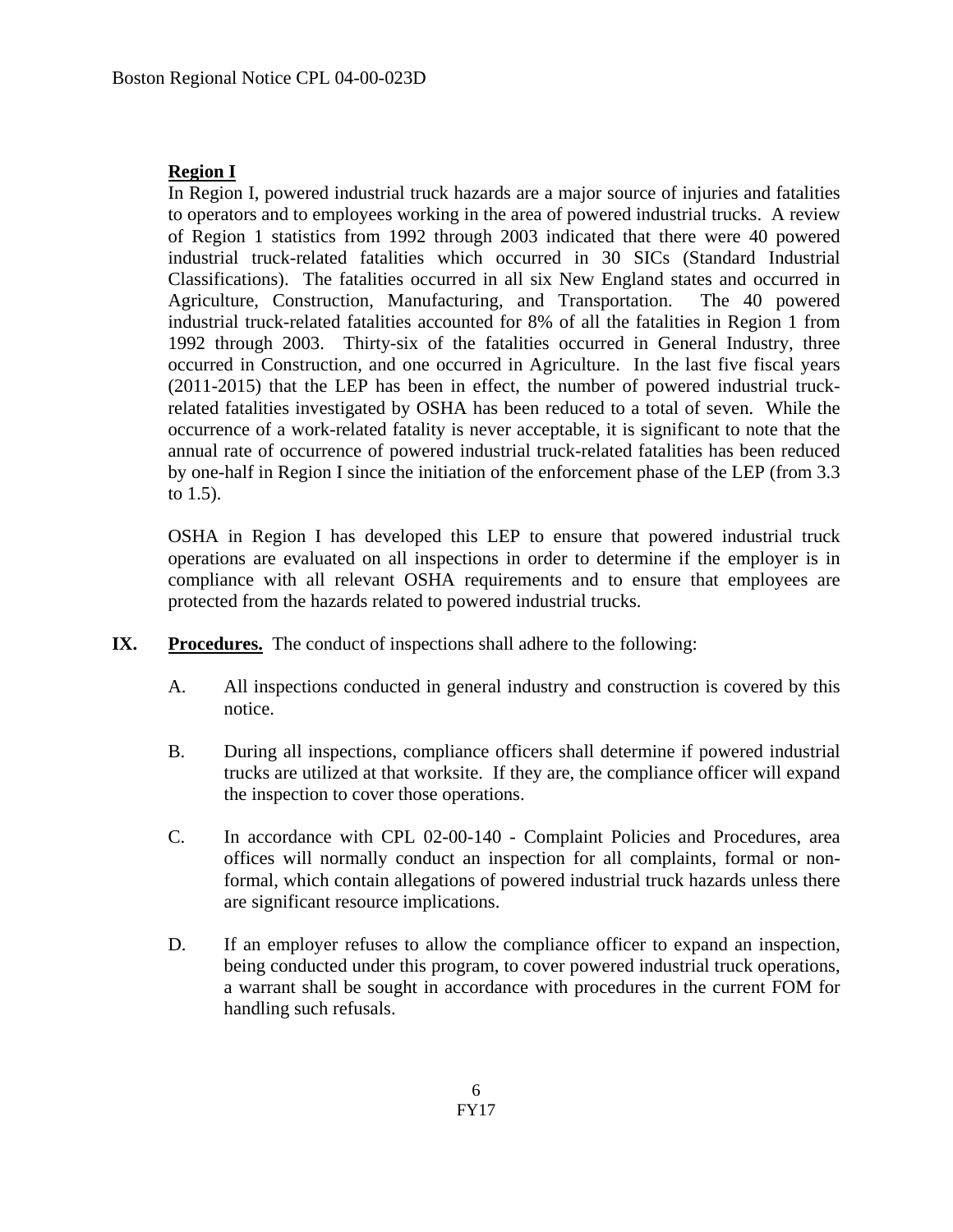- E. Area Directors shall insure that compliance officers are sufficiently qualified and trained to conduct this type of inspection.
- **X. Recording in OIS**. Current instructions for completing the OIS forms shall be applied when recording inspections under this LEP. The OIS inspection form, investigation form, unprogrammed activities form shall be marked "FORKLIFT" under the Local Emphasis Program dropdown menu under the Emphasis Program section.
- **XI. Evaluation.** The Region Office will compile a written evaluation report of the implementation of this LEP to the Regional Administrator which will include activity and impact measures. The Region Office will submit the report, as appropriate, to the National Office. This evaluation will include a brief description of program activities and results, analysis of factors listed in CPL 2.102, Appendix A, as well as recommendations regarding the continuation of this local emphasis program. In addition, the following factors should also be included.
	- The number of inspections where powered industrial truck violations were found, and number and percent violations that are serious, willful, or repeat. The numbers will be compared to the previous years.
	- Annual number and rate of powered industrial trucks fatalities compared to the previous year's statistics.
	- A three-year rolling average of percent of occupational fatalities due to powered industrial trucks.

Each Area Director will supplement the evaluation report by providing the following:

- The number of complaints concerning powered industrial trucks received annually at each area office compared with prior years.
- **XII. Outreach and Compliance Assistance:** Each area director will continue to conduct outreach and compliance assistance activities to reach as many stakeholders in the area office jurisdiction as is practicable. Outreach efforts related to the LEP will continue to be performed by the area offices at the discretion of the Area Director of each action office.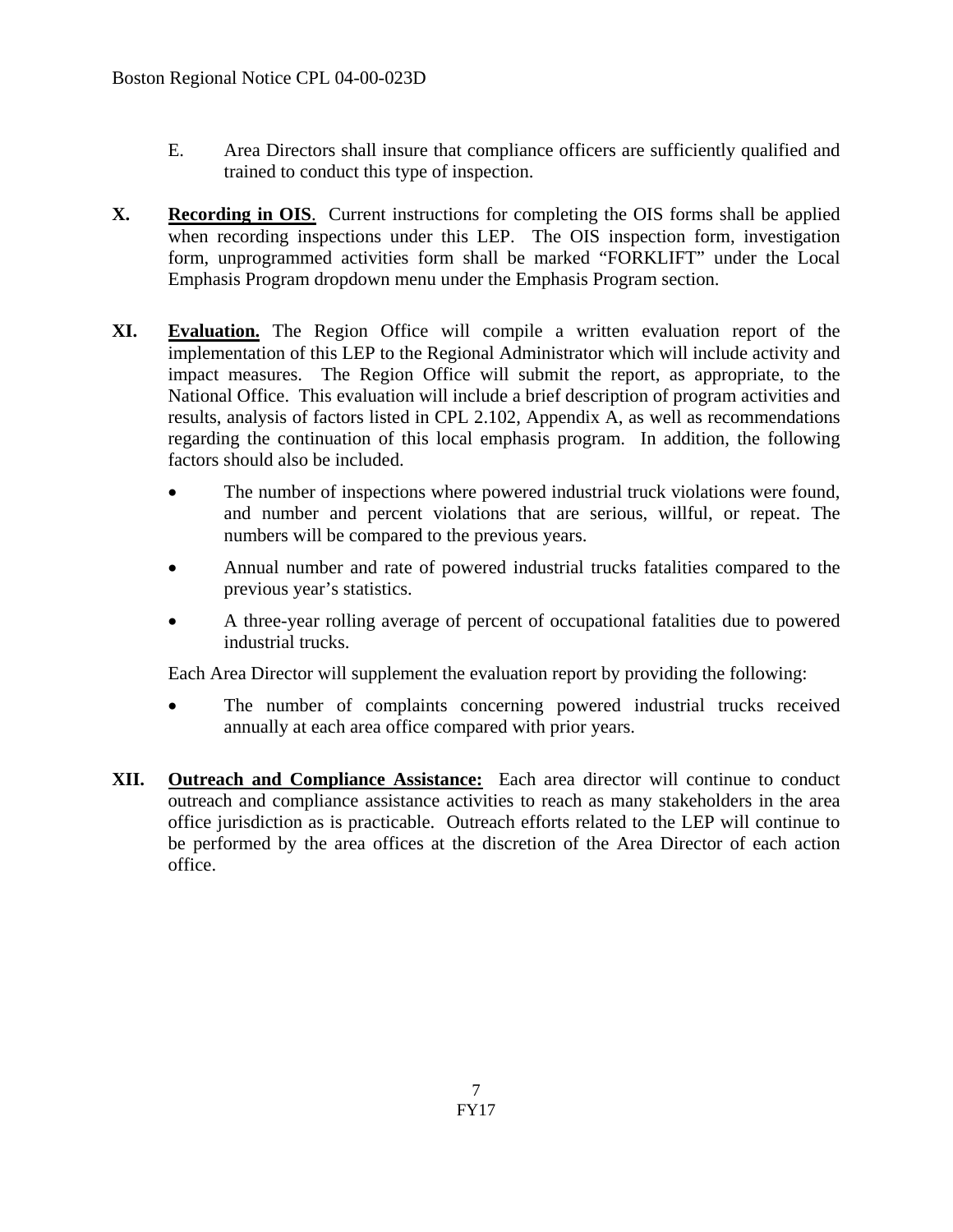# **Appendix A**

# **PIT Checklist**

*This checklist is intended to provide compliance assistance to employers and compliance officers and it is not intended to be a replacement for a comprehensive review of the OSHA standards nor does compliance with this checklist imply any exemptions from inspections or citations.* 

Do industrial trucks acquired after Feb. 15, 1972 meets the design requirements in "American National Standard for Powered Industrial Trucks, Part II, ANSI B56.1-1969?" 29 CFR 1910.178 (a) (2)

Has the manufacturer provided written approval for modifications that affect the capacity and safety operations of the equipment? 29 CFR 1910.178 (a) (4)

Do industrial trucks have labels designating approval for use in various hazardous and/or nonhazardous locations? 29 CFR 1910.178 (a) (3) and (7)

In construction,  $1926.602(c)(1)(vi)$ , all industrial trucks in use shall meet the applicable requirements of design, construction, stability, inspection, testing, maintenance, and operation, as defined in American National Standards Institute B56.1-1969, Safety Standards for Powered Industrial Trucks.

# *Designations*

Are supervisors and procurers of equipment aware of the eleven designations of industrial trucks or tractors (D, DS, DY, E, ES, EE, EX, G, GS, LP, and LS)? 29 CFR 1910.178 (b)

# *Designated Use of Requirements*

Are supervisors and operators knowledgeable about the use of industrial trucks in various locations?

29 CFR 1910.178 (c) (1)

# *Fuel Handling and Storage Requirements*

Is the storage and handling of liquid fuels in accordance with NFPA Flammable and Combustible Liquids Code (NFPA No. 58-1969)? 29 CFR 1910.178 (f) (1)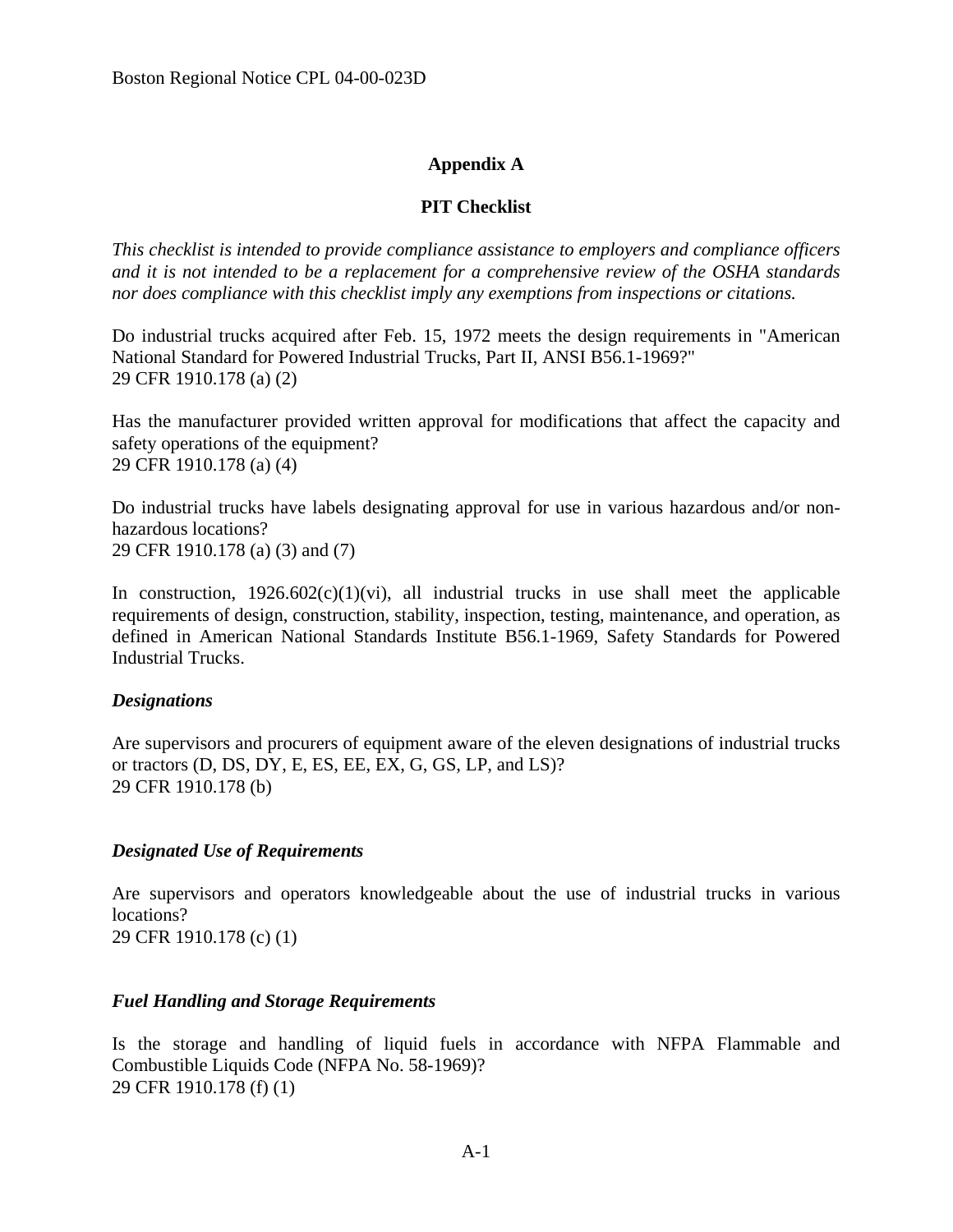Is the storage and handling of liquefied petroleum gas fuel in accordance with NFPA Storage and Handling of Liquefied Petroleum Gases (NFPA No.58-1969)? 29 CFR 1910.178 (f) (2)

### *Changing and Charging Storage Batteries*

Are battery-charging installations located in areas designated for that purpose? 29 CFR 1910.178(g) (1)

Are facilities provided for flushing and neutralizing spilled electrolyte? 29 CFR 1910.178 (g) (2)

Are facilities provided for adequate ventilation for dispersal of fumes from gassing batteries? 29 CFR 1910.178 (g) (2)

Is proper handling equipment (conveyor and hoists) provided for handling batteries? 29 CFR 1910.178 (g) (4)

Is a carbon filter or siphon provided for handling electrolyte? 29 CFR 1910.178 (g) (6)

Is care taken to ensure that vent caps are functioning when charging batteries? Note: The battery (or compartment) cover(s) shall be open to dissipate heat. 29 CFR 1910.178 (g) (9)

Is smoking prohibited in the charging area? 29 CFR 1910.178 (g) (10)

Are precautions taken to prevent open flames sparks, or electric arcs in battery-charging areas? 29 CFR 1910.178 (g) (11)

Are tools and other metallic objects kept away from the tops of uncovered batteries? 29 CFR 1910.178 (g) (12)

#### *Dockboards (bridge plates)*

Are portable and powered dockboards strong enough to carry the load imposed on them? 29 CFR 1910.30 (a) (i)

Are portable dockboards secured in position, either by being anchored or equipped with devices that will prevent slippage? 29 CFR 1910.30 (a) (2)

Are handholds or other effective means provided on portable dockboards to ensure safe handling? 29 CFR 1910.30 (a) (4)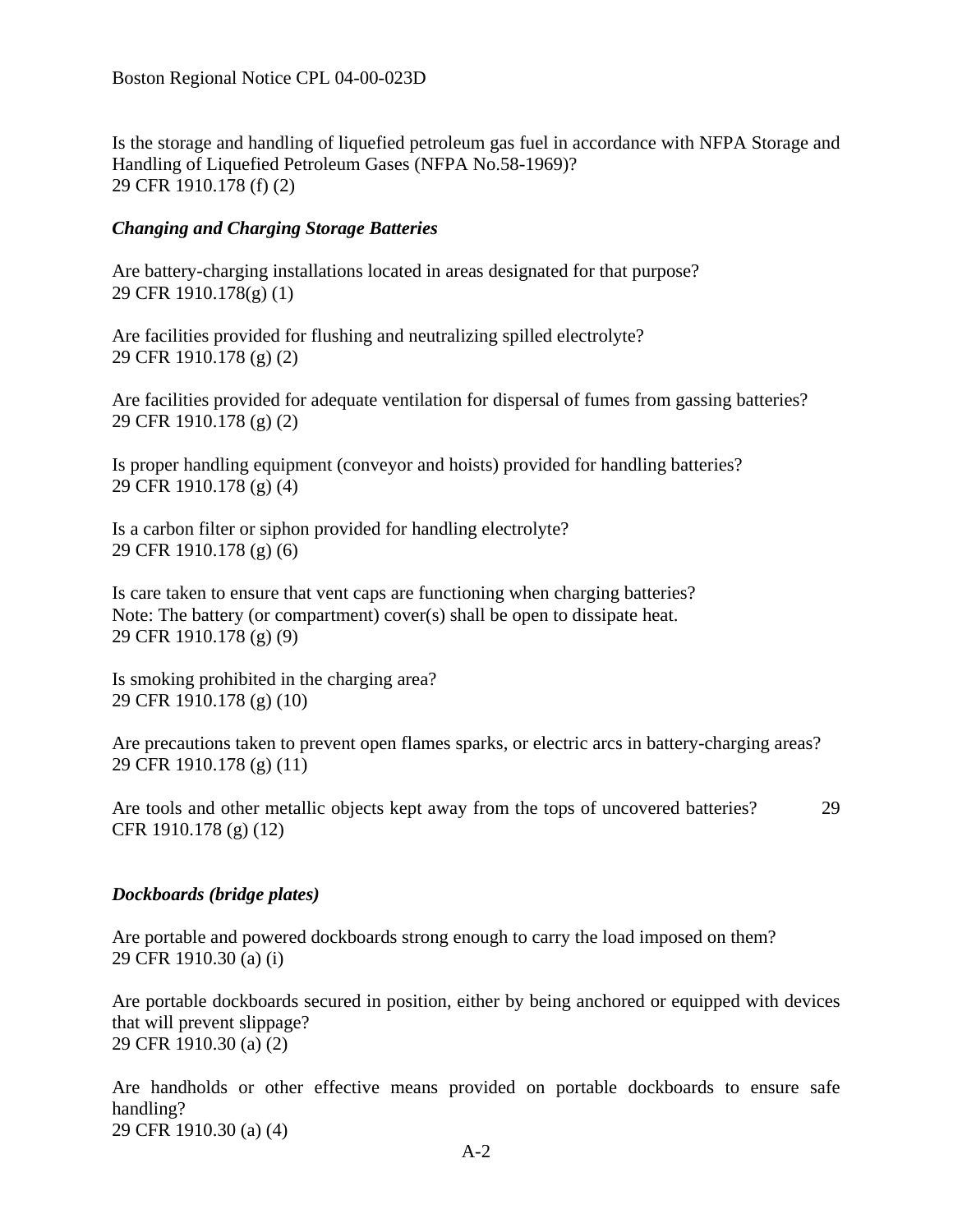### *Operator Training*

Are only trained and authorized operators permitted to operate a powered industrial truck? 29 CFR 1910.178 (l). 1926.602(d) Powered industrial truck operator training, the requirements applicable to construction work under this paragraph are identical to those set forth at §1910.178(l)

#### *Truck Operations*

Is it prohibited for a person to stand or pass under the elevated portion of any truck, whether loaded or empty? 29 CFR 1910.178 (m) (2)

Are unauthorized personnel prohibited from riding on powered industrial trucks? 29 CFR 1910.178 (m) (3)

Is it prohibited for arms or legs to be placed between the uprights of the mast or outside the running lines of a truck? 29 CFR 1910.178 (m) (4)

Is it required for load-engaging means to be fully lowered, controls neutralized, power shut off, and brakes set when a powered industrial truck is left unattended? 29 CFR 1910.178 (m) (5) (i)

Is it required to maintain a safe distance from the edge of ramps or platforms while on any elevated dock, platform, or freight car? 29 CFR 1910.178(m) (6)

Is an overhead guard used as protection against falling objects? 29 CFR 1910.178 (m) (9)

Is a load backrest extension used whenever necessary to minimize the possibility of the load or part of it from falling backward? 29 CFR 1910.178 (m) (10)

Are only approved industrial trucks used in hazardous locations? 29 CFR 1910.178 (m) (11)

#### *Traveling*

Is it required that all traffic regulations be observed, including authorized plant speed limits? 29 CFR 1910.178 (n) (1)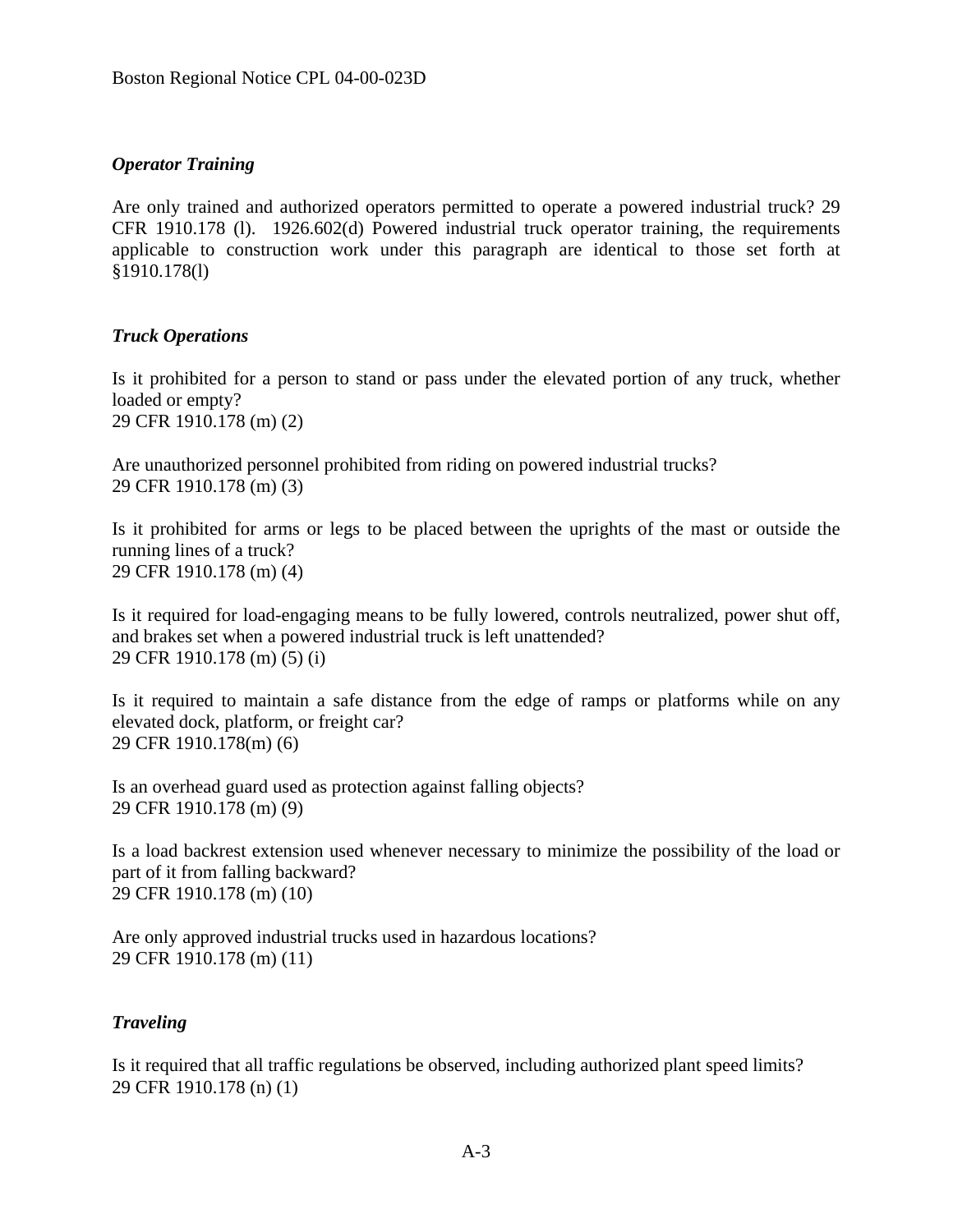Boston Regional Notice CPL 04-00-023D

Is it required to yield the right of way to ambulances, fire trucks, or other vehicles in emergency situations? 29 CFR 1910.178 (n) (2)

Is it required that drivers not pass other trucks traveling in the same direction at intersections, blind spots, or other dangerous locations? 29 CFR 1910.178 (n) (3)

Is it required that drivers slow down and sound the horn at cross aisles and other locations where vision is obstructed? 29 CFR 1910.178 (n) (4)

Is it required that railroad tracks shall be crossed diagonally, wherever possible? 29 CFR 1910.178 (n) (5)

Is it required that when ascending or descending grades that exceed 10 percent loaded trucks be driven with the load upgrade? 29 CFR 1910.178(n) (7) (i)

Is it required that on all grades the load and load-engaging means be tilted back, if applicable, and raised only as far as necessary to clear the road surface? 29 CFR 1910.178 (n) (7) ( iii)

Is it required that under all travel conditions the truck be operated at a speed that will permit it to stop in a safe manner? 29 CFR 1910.178 (n) (8)

Is stunt driving and horseplay prohibited? 29 CFR 1910.178 (n) (9)

Are dockboards or bridge plates properly secured before they are driven over? 29 CFR 1910.178 (n) (11)

Is it required that elevators be approached slowly, and then entered squarely after the elevator car is properly leveled? 29 CFR 1910.178 (n) (12)

Is it required that motorized hand trucks enter elevators or other confined areas with load end forward? 29 CFR 1910.178 (n) (13)

# *Loading*

Are drivers instructed that only stable or safely arranged loads be handled? 29 CFR 1910.178 (o) (1)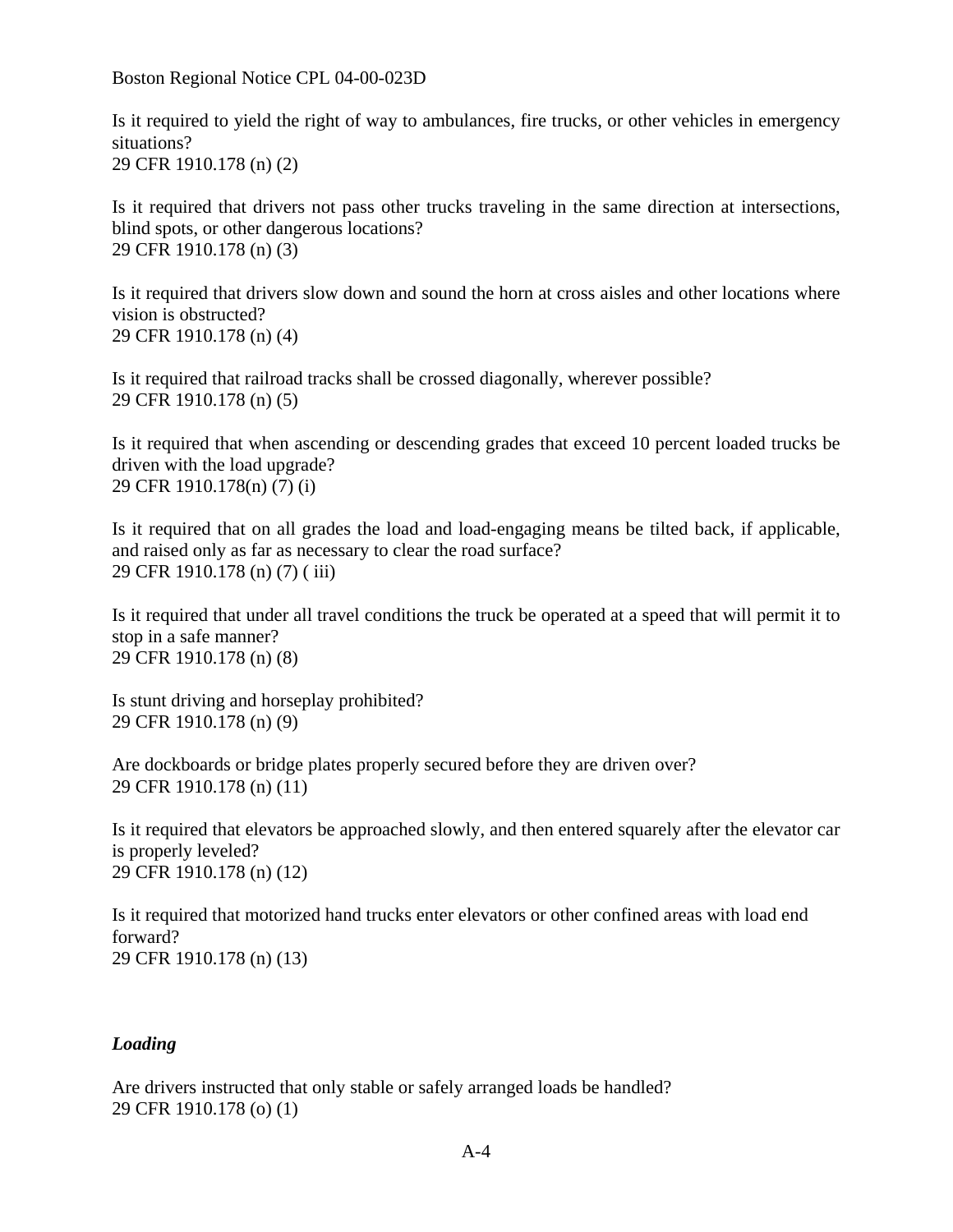Boston Regional Notice CPL 04-00-023D

Are drivers instructed that only loads within the rated capacity of the truck shall be handled? 29 CFR 1910.178 (o) (2)

Is a load-engaging means placed under the load as far as possible? 29 CFR 1910.178 (o) (5)

Are drivers required to use extreme care when tilting the load forward or backward, particularly when high tiering? 29 CFR 1910.178 (o) (6)

### *Operation of the Truck*

Are personnel instructed that fuel tanks not be filled while the engine is running? 29 CFR 1910.178 (p) (2)

Is it required that spillage of oil or fuel be carefully washed away or completely evaporated and the fuel tank cap replaced before restarting the engine? 29 CFR 1910.178 (p) (3)

Is it prohibited for a truck to be operated with a leak in the fuel system until the leak has been corrected? 29 CFR 1910.178 (p) (4)

Is it prohibited for open flames to be used for checking electrolyte level in storage batteries or gasoline level in fuel tanks? 29 CFR 1910.178 (p) (5)

# *Maintenance of Industrial Trucks*

Is it required that no repairs be made in Class I, II, and III locations? 29 CFR 1910.178 (q) (2)

Is it required that repairs to the fuel and ignition systems of industrial trucks, which involve fire hazards, be conducted only in locations designated for such repairs? 29 CFR 1910.178 (q) (3)

Is it required that trucks in need of repairs to the electrical system have the battery disconnected before such repairs are made? 29 CFR 1910.178 (q) (4)

Is it required that industrial trucks not be altered without the manufacturer's approval? 29 CFR 1910.178 (q) (6)

Is it required that industrial trucks be examined before being placed in service? 29 CFR 1910.178 (q) (7)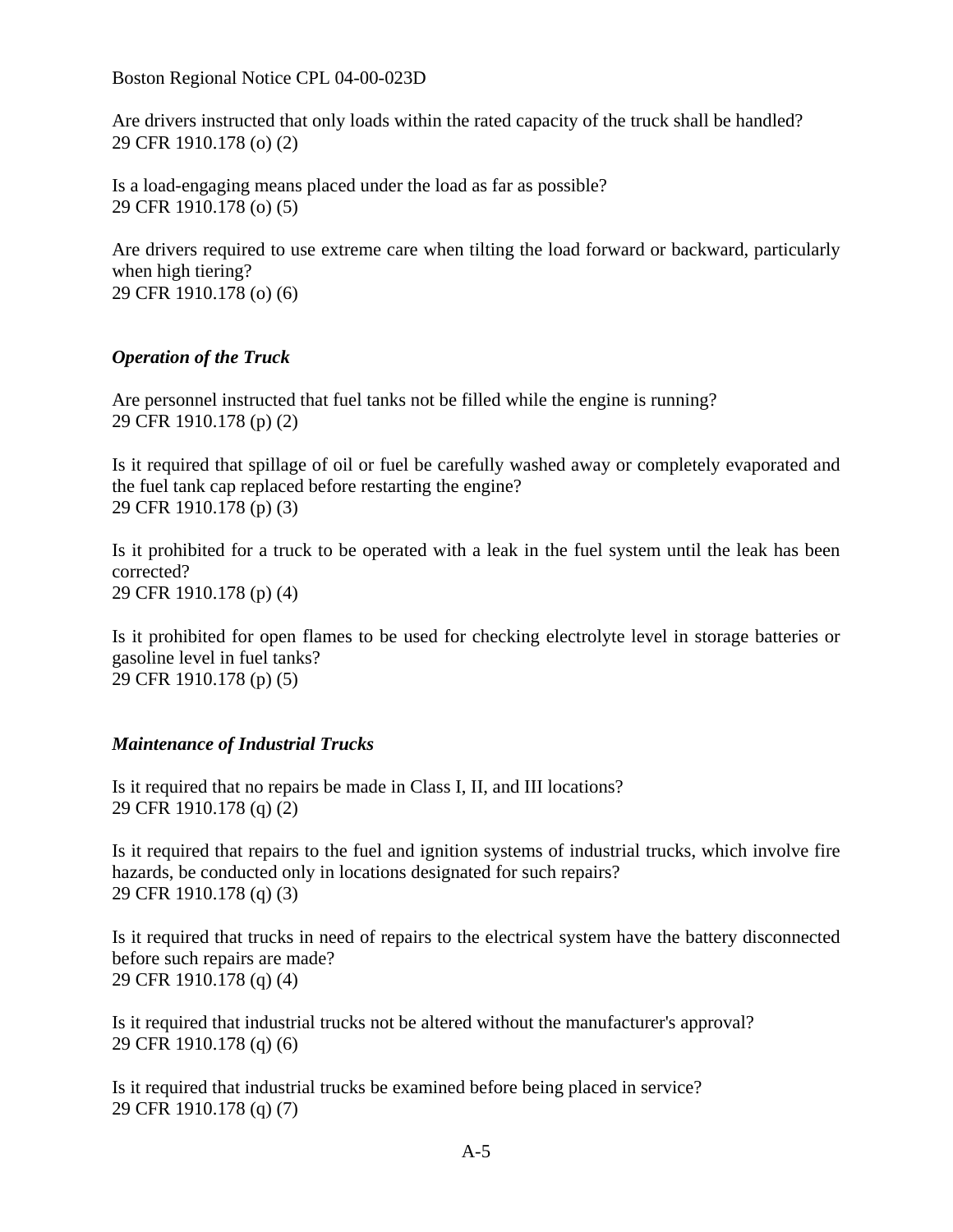Boston Regional Notice CPL 04-00-023

Is it required that water mufflers be filled daily or as frequently as necessary to prevent depletion of the water supply below 75 percent of the filled capacity? 29 CFR 1910.178 (q) (8)

Is it required that vehicles with mufflers and screens or other parts that may become clogged not be operated while such screens or parts are clogged? 29 CFR 1910.178 (q) (8)

Is it required that any vehicle that emits hazardous sparks or flames from the exhaust system be immediately removed from service and not returned to service until the cause for the emission of such sparks and flames has been eliminated? 29 CFR 1910.178 (q) (8)

Is it required that when the temperature of any part of any truck is found to exceed its normal operating temperature, thus creating a hazardous condition, the vehicle be removed from service and not be returned to service until the cause for such overheating has been eliminated? 29 CFR 1910.178 (q) (9)